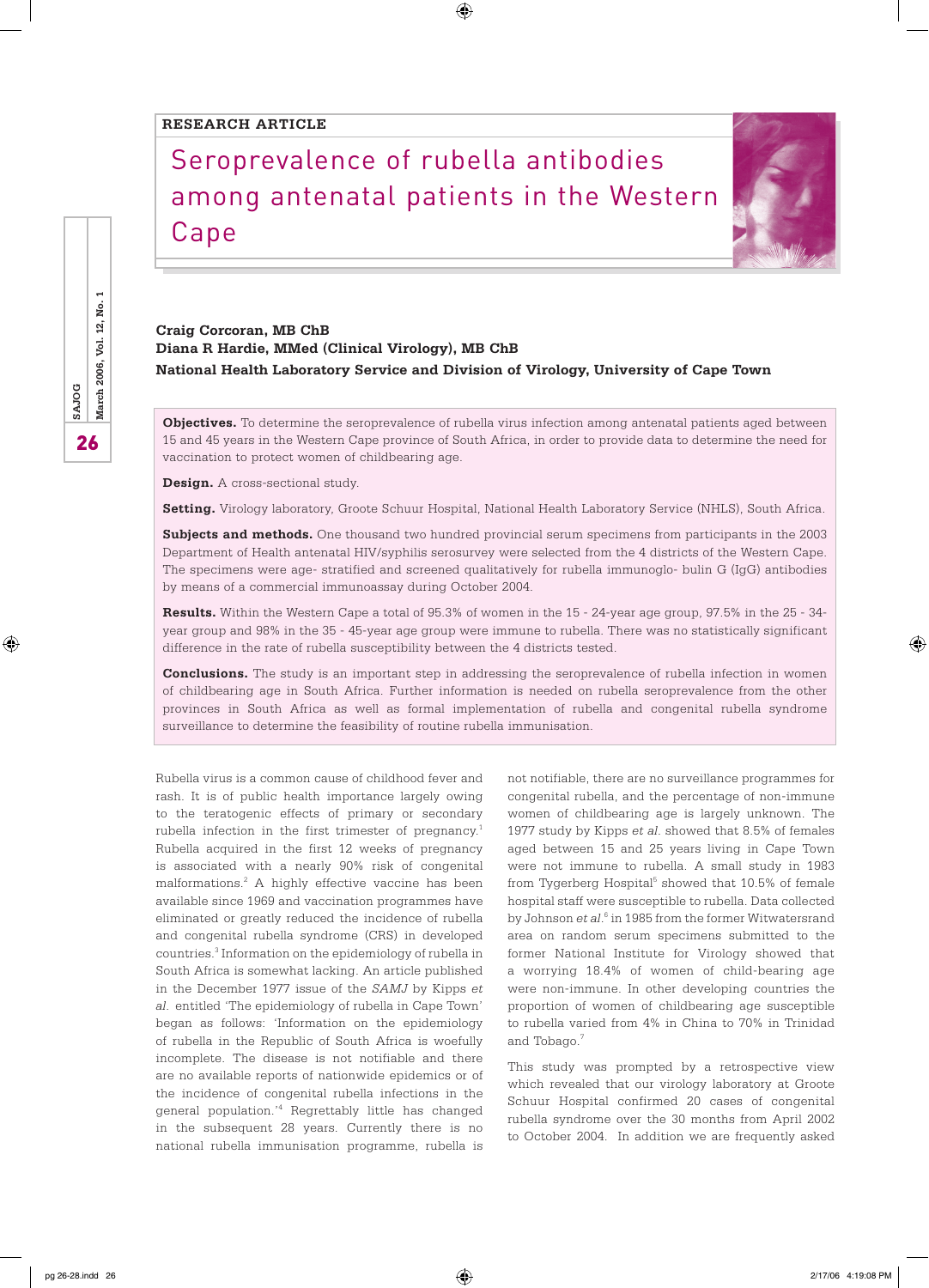to investigate cases of probable primary rubella or rubella reinfection in early pregnancy. Knowledge of rubella seroprevalence would allow one to model the incidence of CRS, thus providing an indirect measure of the burden of CRS. This is essential information for health policy makers when considering the inclusion of the rubella vaccine in the routine Expanded Programme for Immunisation in South Africa (EPI (SA)) schedule. We investigated the prevalence of immuno- globulin G (IgG) antibodies to rubella virus in 1 200 serum samples obtained from the 2003 Department of Health antenatal HIV/syphilis serosurvey within the Western Cape, South Africa.<sup>8</sup> The present study is the first systematic study of rubella seroprevalence in pregnant women to have been performed in South Africa.

## Materials and methods

#### **Study population**

One thousand two hundred provincial serum samples from participants in the 2003 Department of Health antenatal HIV/syphilis serosurvey were analysed for rubella IgG antibodies. These samples had been stored at -20ºC following testing for HIV and syphilis. The Western Cape covers an area of roughly 129 370 km<sup>2</sup> and has a population of approximately 4.5 million people.9 For the purposes of the annual antenatal survey the province is divided into 4 districts, namely the Metropolitan, West Coast/Winelands, South Coast/ Klein Karoo and Boland/Overberg districts (Fig. 1). The



*Fig. 1. Districts of the Western Cape as in the HIV/ syphilis antenatal survey.*<sup>8</sup>  *(Source: Migration Study in the Western Cape 2001, Provincial Government of the Western Cape.*<sup>12</sup>*)*

Central Karoo district is not included in the Western Cape for the HIV/syphilis serosurvey and was therefore not included in this study. Three hundred anonymously collected serum specimens from women from each of the 4 districts were stratified according to age and tested for rubella IgG antibodies. The study was approved by the Research Ethics Committee of the University of Cape Town.

#### **Enzyme-linked immunosorbent assay (ELISA) for measuring antibodies to rubella**

Rubella-specific IgG antibodies were screened for qualitatively using a commercial immunoassay (Dade Behring, Marburg, Germany). The procedure and the interpretation of the results were performed according to the manufacturer's instructions. Specimens with equivocal results were re-tested in duplicate. An optical density reading of  $> 0.2$  at 450 nm was interpreted as positive for rubella IgG. Women with negative or equivocal results were regarded as being non-immune to rubella.

## Results

 $\bigoplus$ 

A total of 1 200 serum specimens (300 from each district) were tested and included in the analysis. The combined results from all 4 districts tested are shown in Table I.

| Table I.  | Seroprevalence of rubella antibodies,<br><b>Western Cape (excluding Central</b><br><b>Karoo district)</b> |              |                 |  |  |  |  |  |  |
|-----------|-----------------------------------------------------------------------------------------------------------|--------------|-----------------|--|--|--|--|--|--|
| Age group | Number                                                                                                    | Number       | 95% confidence  |  |  |  |  |  |  |
| (vrs)     | tested                                                                                                    | immune(%)    | interval (%)    |  |  |  |  |  |  |
| $15 - 24$ | 600                                                                                                       | 572 (95.3)   | $93.33 - 96.88$ |  |  |  |  |  |  |
| $25 - 34$ | 400                                                                                                       | 390 (97.5)   | $95.45 - 98.79$ |  |  |  |  |  |  |
| $35 - 45$ | 200                                                                                                       | 196 (98.0)   | $94.96 - 99.45$ |  |  |  |  |  |  |
| Total     | 1 200                                                                                                     | 1 158 (96.5) | $95.30 - 97.47$ |  |  |  |  |  |  |

The age-stratified results from each district are shown in Table II. Combining the results from the 4 districts, a total of 95.3% of women in the 15 - 24-year age group, 97.5% in the 25 - 34-year group and 98% in the 35 - 45 year age group were immune to rubella. Using the chisquare test no statistically significant difference in the rate of rubella susceptibility was found between the 4 districts tested.

| Table II. Seroprevalence of rubella immunity in the 4 districts tested |        |              |                 |                          |                   |                       |                   |               |                   |  |
|------------------------------------------------------------------------|--------|--------------|-----------------|--------------------------|-------------------|-----------------------|-------------------|---------------|-------------------|--|
| Age<br>group                                                           | Number | Metropolitan | 95% confidence  | West Coast/<br>Winelands | 95%<br>confidence | South Coast/<br>Klein | 95%<br>confidence | <b>Boland</b> | 95%<br>confidence |  |
| (yrs)                                                                  | tested | (%)          | interval (%)    | (% )                     | interval (%)      | Karoo <sub>(%</sub> ) | interval (%)      | (% )          | interval (%)      |  |
| $15 - 24$                                                              | 150    | 141 (94.0)   | $88.92 - 97.22$ | 142 (94.7)               | 89.76 - 97.67     | 145 (96.7)            | $92.39 - 98.91$   | 144 (96.0)    | $91.50 - 98.52$   |  |
| $25 - 34$                                                              | 100    | 96 (96.0)    | $90.07 - 98.90$ | 97 (97.0)                | $91.48 - 99.38$   | 100 (100)             | $96.38 - 100*$    | 97 (97.0)     | $91.48 - 99.37$   |  |
| $35 - 45$                                                              | 50     | 48 (96.0)    | $86.29 - 99.51$ | 49 (98.0)                | 89.35 - 99.95     | 49 (98.0)             | 89.35 - 99.95     | 50 (100)      | $92.90 - 100*$    |  |
| * One sided, 97.5% confidence interval.                                |        |              |                 |                          |                   |                       |                   |               |                   |  |



⊕

⊕